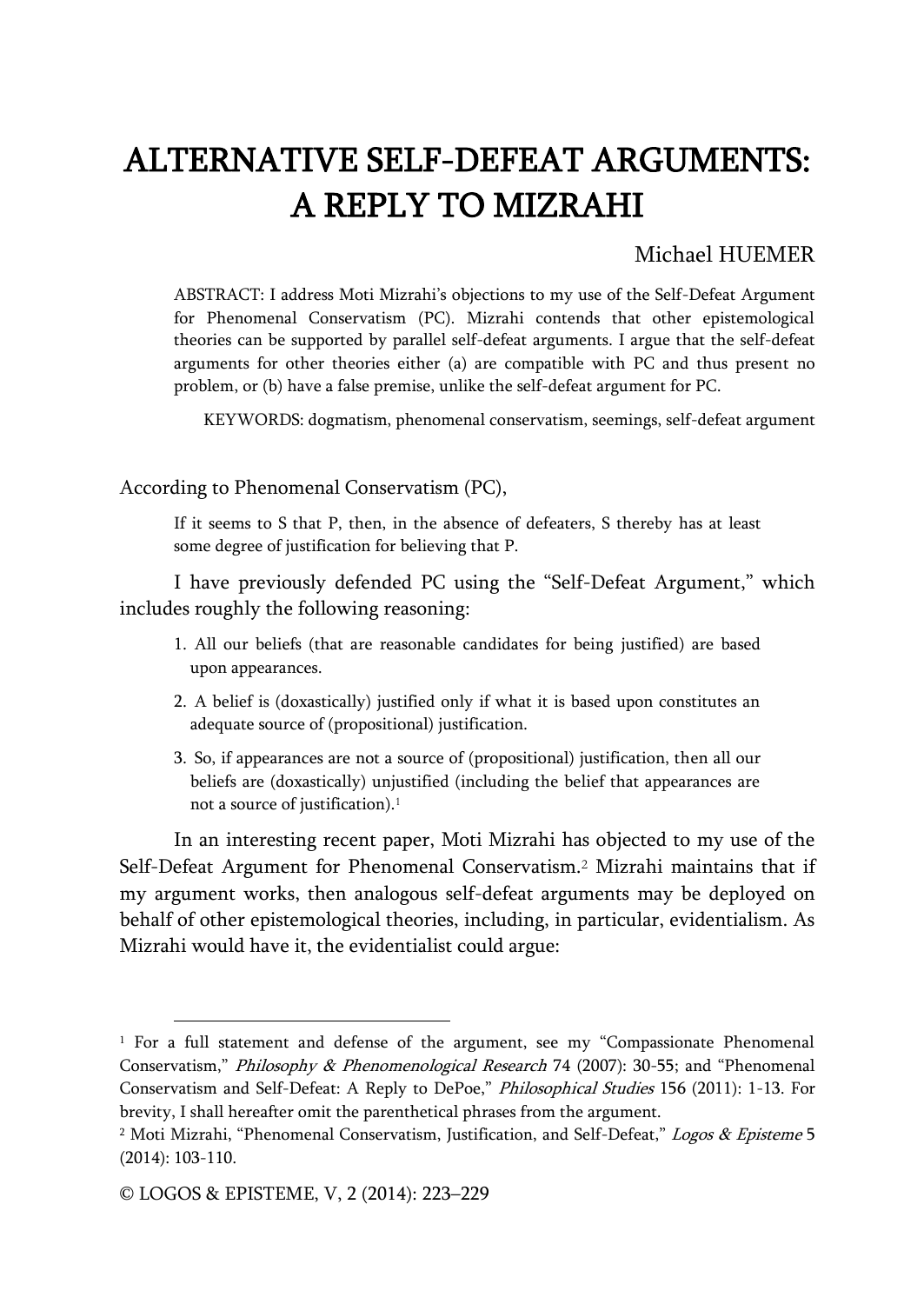### Michael Huemer

- 1\*. All our beliefs are based upon evidence.
- 2. A belief is justified only if what it is based upon constitutes an adequate source of justification.
- 3\*. So, if evidence is not a source of justification, then all our beliefs are unjustified.

So far, so good. But now I do not see where the problem for my view is supposed to arise. Why should I be troubled if this evidentialist-friendly argument succeeds?

Here is one possible reason. The success of that argument would trouble me if I rejected its conclusion, and especially if the conclusion were incompatible with, or at least in tension with, PC. But in fact I accept (3\*), and I see no tension between (3\*) and PC. Surely evidence is a source of justification! I would merely go on to note that our evidence consists of appearances. (In fact, depending on what "evidence" means, PC might just be a form of evidentialism.)

Here is a second thought. As Mizrahi observes, the success of the above evidentialist argument shows that PC is not *unique* or *special* in being supportable by a self-defeat argument. But I see no reason why this should be problematic. One who endorses a conclusion based upon a certain argument need not deny that any other conclusions can be supported by the same style of argument. Of course, one should, at least prima facie, be troubled if the same style of argument supports contrary conclusions, or supports *implausible* conclusions. But evidentialism is not contrary to PC, nor is it implausible.

But did I not claim, in my original presentation of the Self-Defeat Argument, that PC was unique in being supportable by this type of argument? Not exactly. What I claimed was that the Self-Defeat Argument tells against any opposing theory, that is, any theory that is actually incompatible with PC. I have no objection per se to theories that are *compatible* with PC, and I do not deny that some theories that are compatible with PC might be supported by a plausible selfdefeat argument.

Perhaps evidentialism was simply a poor choice of example, because it happens to be compatible with PC. Mizrahi appears to hold that a (approximately equally persuasive?) self-defeat argument could be given for *any* theory of basic propositional justification (or at least for many such theories?). Certainly it should trouble me if an equally plausible self-defeat argument could be constructed for some competing theories of basic propositional justification (that is, theories incompatible with PC). But I deny that this is the case. The conclusion of the relevant self-defeat argument would be of the form "If X is not a source of justification, then all our beliefs are unjustified" (with the further suggestion of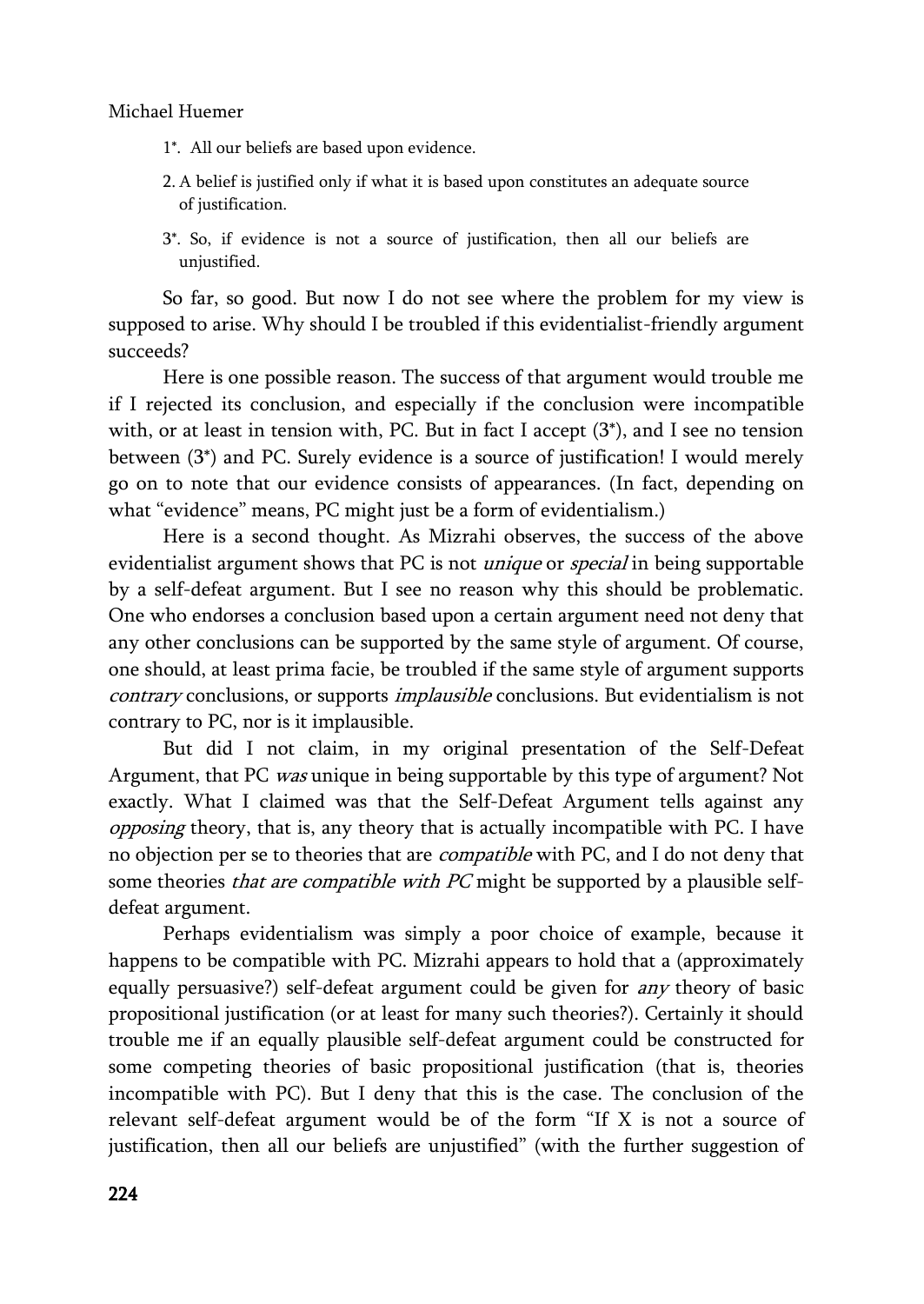course being that we should accept X as a source of justification). PC holds, in essence, that appearances are a source of justification (check the formulation of PC above). But no proposition of the form "If X is not a source of justification, then all our beliefs are unjustified," nor of the form "X is a source of justification," can be incompatible with the claim "Appearances are a source of justification." ("a is F" is not incompatible with "b is F.") To have a theory that is incompatible with PC, one must not merely hold that  $X$  is a source of justification (for some  $X$ ), but actually hold that *appearances* are *not* a source of justification.

Perhaps the problem is not that self-defeat arguments can be used to support conclusions incompatible with PC, but merely that they could be used to support *implausible* conclusions, or conclusions that I would reject. For example, suppose someone held the view that tea leaf readings are a basic source of propositional justification. A self-defeat argument might be constructed for this view. It would go as follows:

- 1'. All our beliefs are based upon tea leaf readings.
- 2. A belief is justified only if what it is based upon constitutes an adequate source of justification.
- 3'. So, if tea leaf readings are not a source of justification, then all our beliefs are unjustified.

But this argument is just utterly implausible, mainly because the first premise is obviously false. This is a counter-example to the claim that any theory of justification can be supported by an equally plausible self-defeat argument (e.g., one whose first premise is as plausible as my premise (1)).

What does Mizrahi say by way of explaining why other theories of basic propositional justification could be supported by self-defeat arguments? He writes:

I submit that any basic source of propositional justification [...] can be plugged into the following argument scheme instead of X:

All our beliefs (in relevant cases) are based upon X.

A belief is (doxastically) justified only if what it is based upon constitutes an adequate source of (propositional) justification.

∴ If X is not a source of justification, then all our beliefs are unjustified [...].

This is so because any theory of basic propositional justification that identifies X as a basic source of justification would have to appeal to X in order to justify itself on pain of self-defeat. Since the 'in the relevant cases' is supposed to rule out beliefs that are clearly not justified, the remaining beliefs must be justified in virtue of being based upon X.<sup>3</sup>

<sup>3</sup> Mizrahi, "Phenomenal Conservatism," 108-9.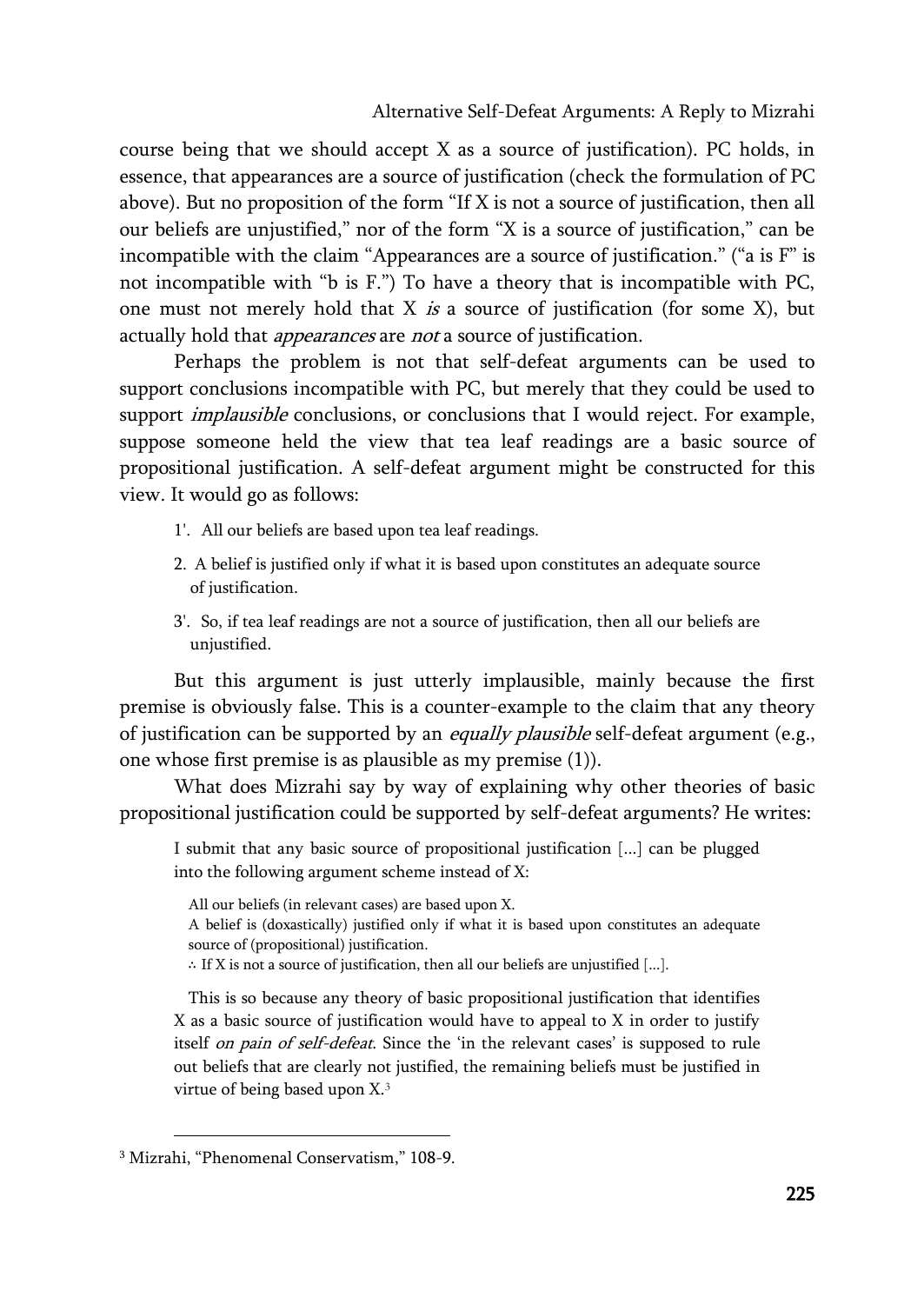### Michael Huemer

I am not sure exactly how to read this passage. It appears that Mizrahi is considering only complete theories of basic propositional justification, that is, theories that purport to identify the sole ultimate source of propositional justification, rather than theories that merely purport to identify a source of propositional justification. (Aside: PC, as formulated at the outset, is not complete in this sense; it only purports to identify <sup>a</sup> source of justification. Nevertheless, I would in fact be strongly inclined to accept appearances as the sole ultimate source of justification.) As Mizrahi notes, if one holds that X is the only ultimate source of justification, then one is committed to holding that X is the ultimate source of justification for the claim that  $X$  is the only ultimate source of justification. My best guess is that this is somehow supposed to show that one who holds that X is the sole ultimate source of justification is then entitled to assert that all our beliefs (in relevant cases) are based upon X. But I cannot see how this is the case. Suppose someone holds that tea leaf readings are the only ultimate source of justification (call this the Tea Leaf Theory). Their merely holding this bizarre view would not in the least render plausible their assertion that all our beliefs in relevant cases are based upon tea leaf readings.

One of the tasks for epistemological theory is to *account for* the justification of certain sorts of beliefs that we antecedently take to be justified  $-$  e.g., my perceptual belief that there is a squirrel in the tree outside, my belief that I feel hungry, your belief that 2+1=3. This is not to say that we must start with complete agreement on which beliefs are justified, or even any *definite* agreement on whether any particular belief is justified; it is only to suggest that there are certain initially reasonable candidates for justified beliefs (like the belief about the squirrel), and other beliefs that are not even initially reasonable candidates (like the belief, based on pure wishful thinking, that I am the world's greatest basketball player). It just is obviously false that all the reasonable candidate beliefs are based upon tea leaf readings. It doesn't matter if someone holds that tea leaf readings are the only source of justification – that won't somehow make it plausible to hold that my belief about the squirrel, your belief that 2+1=3, and so on, are all based upon tea leaf readings. We know that they are not.

Here is another thought. Suppose S holds that X is the only ultimate source of propositional justification. Assume also that S accepts the basing requirement for doxastic justification (premise 2 in the self-defeat argument). S would then be committed to the view that, if there are any justified beliefs, they are all based upon source X. S would therefore committed to accepting both premises in the following argument:

1". If there are any doxastically justified beliefs, they are based upon X.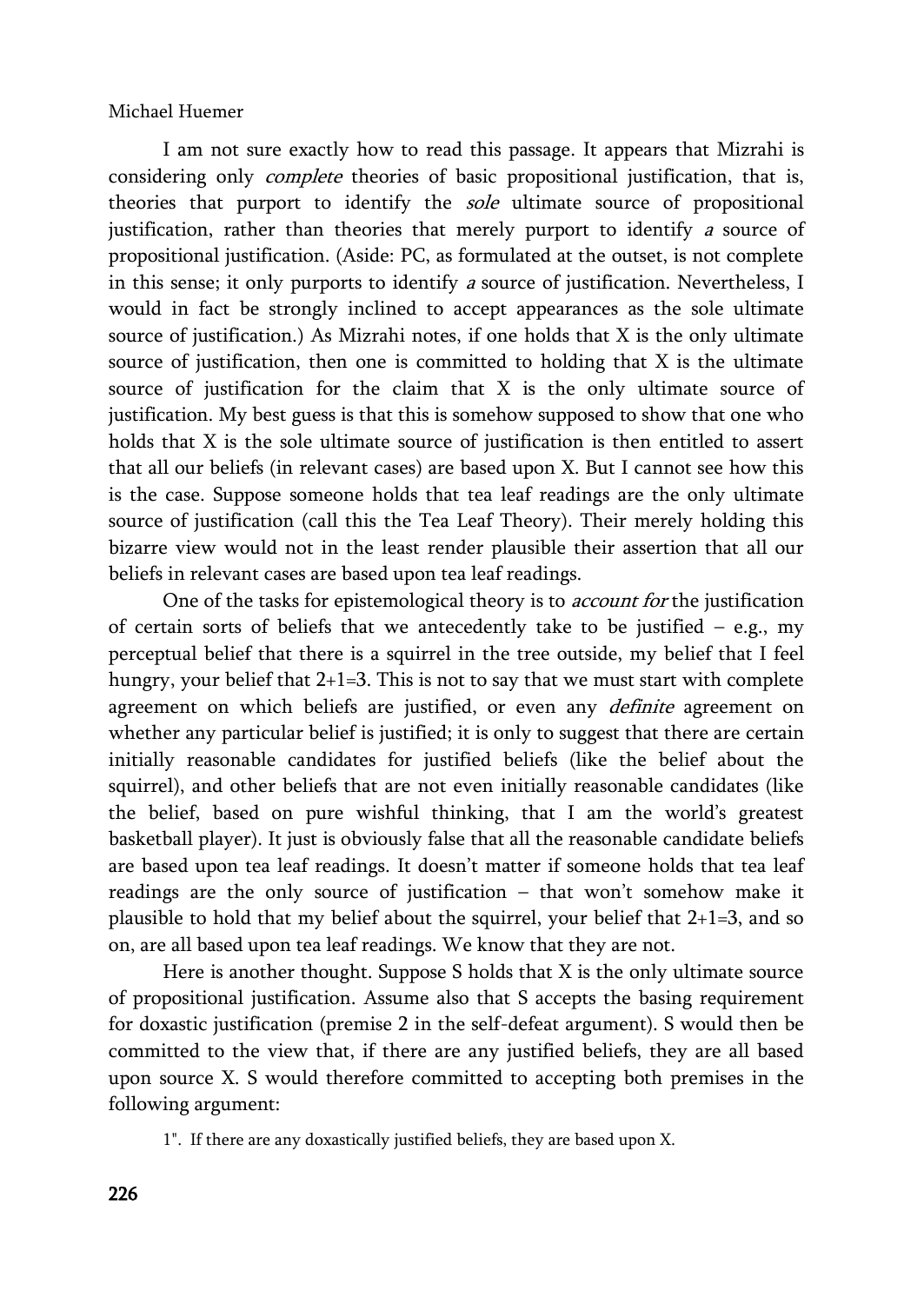- 2. A belief is justified only if what it is based upon constitutes an adequate source of justification.
- 3". Therefore, if X is not a source of justification, then all our beliefs are unjustified.

Since the argument is obviously valid, S must hold that the argument is in fact sound. We can thus conclude: any complete theory of basic propositional justification can be supported by a self-defeat argument that the theory's proponents are committed to viewing as sound.

Perhaps this is in the neighborhood of what Mizrahi was getting at in the passage I quoted above. However, I still see no problem for my view. Suppose the proponent of theory T is committed to the view that there is a sound self-defeat argument for T. That of course does not imply that  $I$  am committed to the view that there is a sound self-defeat argument for T. Nor does it imply that it is even the slightest bit *plausible* to think that there is a sound self-defeat argument for T. Thus, for example, proponents of the Tea Leaf Theory of justification would be committed to holding that there is a sound self-defeat argument for the Tea Leaf Theory. But this does not trouble me at all, since  $I$  remain free to hold that the self-defeat argument for the Tea Leaf Theory is ridiculous.

Might opponents of PC react similarly to my argument? Well, not reasonably. Consider some reasonable candidate for a justified belief, say your belief that  $2+1=3$ . If you reflect on this belief, I think you are just going to find it plausible that it is based upon the appearance that  $2+1=3$  (its seeming to you that  $2+1=3$ ), in a way that you will *not at all* find it plausible that the belief is based upon a tea leaf reading that told you that 2+1=3. That is why the self-defeat argument for PC is reasonable, whereas the self-defeat argument for Tea Leaf Theory is unreasonable. Of course, if, when you reflect, you *don't* find it plausible that you believe that  $2+1=3$  because it seems to you that  $2+1=3$ , then my argument won't work on you.

"Okay," you might say, "big deal. So the self-defeat argument can't be used to support the Tea Leaf Theory. But what about theories opposing PC that epistemologists have actually advanced? For example, could a self-defeat argument be used to support the Acquaintance Theory of justification?" The Acquaintance Theory holds that one has non-inferential justification for believing that P if and only if one is acquainted with the fact that P.<sup>4</sup> Imagine the Acquaintance Theorist arguing, by analogy to my own argument:

<sup>4</sup> For defense of the acquaintance theory, see Bertrand Russell, The Problems of Philosophy (New York: Oxford University Press, 1997). The characterization in the text is somewhat simplified; for a more complex acquaintance theory, see Richard Fumerton, Metaphysical and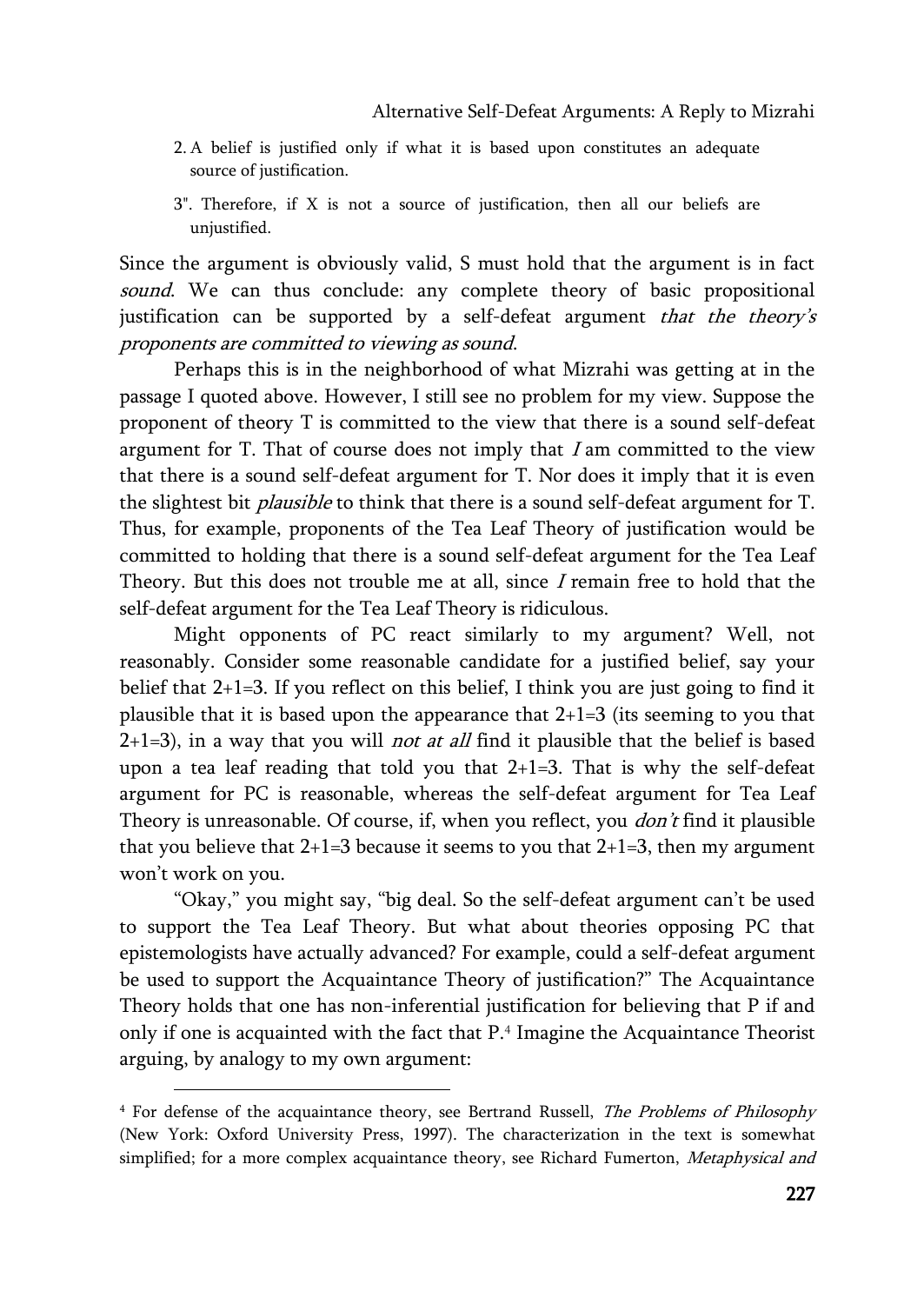### Michael Huemer

- 1 # . All our beliefs are based upon acquaintance.
- 2. A belief is justified only if what it is based upon constitutes an adequate source of justification.
- 3 # . So, if acquaintance is not a source of justification, then all our beliefs are unjustified.

Is this argument as plausible as the analogous Self-Defeat argument for PC?

I think not. Premise (1# ) is simply false. For example, if one has a perfectly realistic hallucination of a squirrel, with no reasons for doubting the experience's veridicality, and one believes on the basis of this experience that a squirrel is present, one thereby has a justified belief (certainly, at least, a belief that is a reasonable candidate for being justified). But this belief, at least on its face, is not based upon acquaintance. Similarly, if a philosopher believes the Comprehension Axiom of naive set theory (prior to the discovery of Russell's Paradox or any other objections to the Axiom) on the basis of the philosopher's intuition that the Comprehension Axiom is true, the philosopher has a justified belief which is not based on acquaintance.

Acquaintance theorists might dispute my claims here. Obviously, my belief that a squirrel is present is not directly based upon acquaintance with a squirrel. But it might be *indirectly* based upon acquaintance with, say, a *sensory experience* of a squirrel. According to the usual view, one's acquaintance with the sensory experience directly justifies one's belief that one has that very experience. The belief that one has a sensory experience of a squirrel, combined with the belief that sensory experiences are reliable indicators of facts in the external world, then inferentially justifies the belief that a squirrel is present.<sup>5</sup> Similarly, the philosopher's belief in the Comprehension Axiom might be indirectly based upon acquaintance with an intuition, which, when combined with the belief that intuitions are reliable indicators of facts about abstract objects, gives one justification for believing the Comprehension Axiom.<sup>6</sup>

My first line of reply to this sort of view, as I have suggested elsewhere, would be to question that one can really justify the needed major premises (i.e., that sensory experiences and intuitions are reliable), if one does not start out by accepting appearances at least prima facie.<sup>7</sup> My second line of reply would be that

Epistemological Problems of Perception (Lincoln: University of Nebraska Press, 1985), 73-9. <sup>5</sup> See Russell, *Problems of Philosophy*, Ch. 2.

<sup>6</sup> For a similar approach to justifying introspective beliefs, see Ali Hasan, "Phenomenal Conservatism, Classical Foundationalism, and Internalist Justification," Philosophical Studies 162 (2013): 130-32.

<sup>7</sup> See my Skepticism and the Veil of Perception (Lanham: Rowman & Littlefield, 2001) and